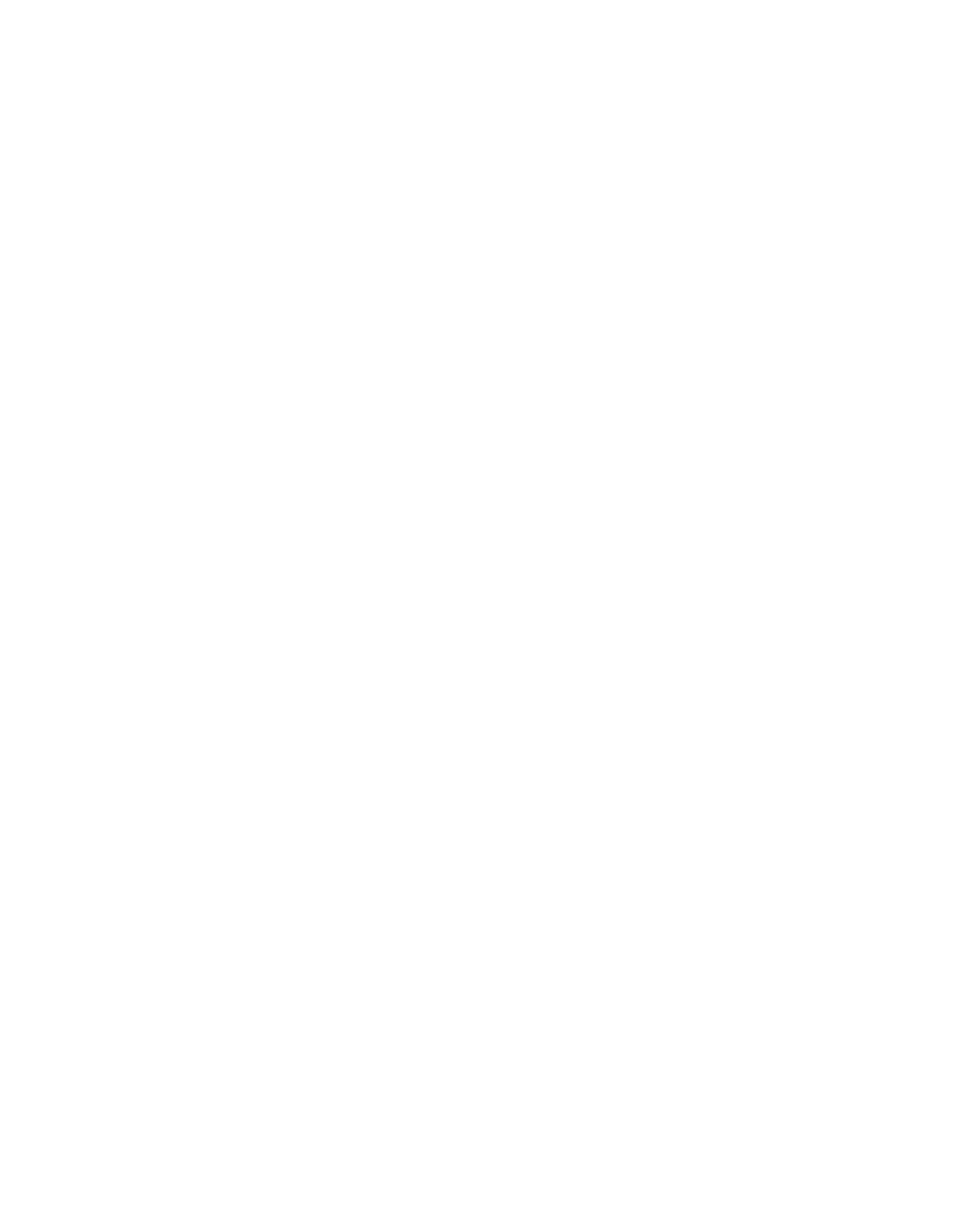*Embeddedness.* Embeddedness was visually estimated as the percent that cobbles and boulders larger than 150 mm (6 inches) in diameter were buried in finer substrate. Previous to 1999, the cobble range included substrate larger than 100 mm (4 inches). The change in cobble size likely had little effect on embeddedness estimates. The reason the cobble size was increased to 150 mm was because substrate smaller than that probably offered little benefit for fish escape cover, and embeddedness of smaller substrate was not a good indicator of habitat quality for fish.

Cobbles and boulders larger than approximately 150 mm in diameter provided good, heterogeneous habitat for aquatic insects in riffles and runs and some fish cover if embedded less than 25%. Cobbles and boulders larger than 225 mm provided the best potential fish cover if embedded less than 25%.

*Tree Canopy Closure.* Tree canopy closure was measured with a densiometer. Included in the tree canopy closure measurement were trees growing on slopes considerable distance from the stream. The percent deciduous value was based on visual estimates of the relative proportion of deciduous canopy closure provided to the stream channel. Tree canopy closure directly determines the amount of solar radiation that reaches the stream on any date of the year, but the relationship changes as the sun angle changes through the seasons and with stream orientation. Our measure of canopy closure estimated the percent of blue sky blocked by the vegetative canopy and was not affected by the sun angle.

Greater tree canopy inhibits warming of the water and is critically important in small tributaries. Increased water temperature increases the metabolic rate and food requirements of steelhead. Tree canopy in the range of 75-90% is optimal in the upper mainstem San Lorenzo River (Reaches 10-12) and tributaries because water temperatures are well within the tolerance range of juvenile steelhead and coho salmon. If reaches with low summer baseflow become unshaded, water temperature rapidly increases. Limited openings (10-15%) in the canopy provide some sunlight during the day for algal growth and visual feeding by fish. In the San Lorenzo River system, it is important that the tributaries remain well shaded so that tributary inflows to the mainstem are sufficiently cool to prevent excessively high water temperatures in the lower mainstem river (Reaches 1-5), where tree canopy is often in the 30-75% range. There is an inverse relationship between tree canopy and insect production in riffles, which allows faster steelhead growth in larger, mainstem reaches despite the elevated temperatures and steelhead metabolic rate (and associated food requirements). This is especially true downstream of the Zayante Creek confluence where deeper, fastwater feeding areas exist. In addition, very dense shading reduces visibility of drifting insect prey and reduces fish feeding efficiency. However, as fastwater feeding areas diminish in smaller stream channels with less streamflow further up the watershed, high water temperatures may increase steelhead food demands beyond the benefits of greater food production in habitat lacking in fastwater feeding areas. Here is where shade canopy must increase to maintain cooler water temperature and lowered metabolic rate and food requirements of juvenile steelhead.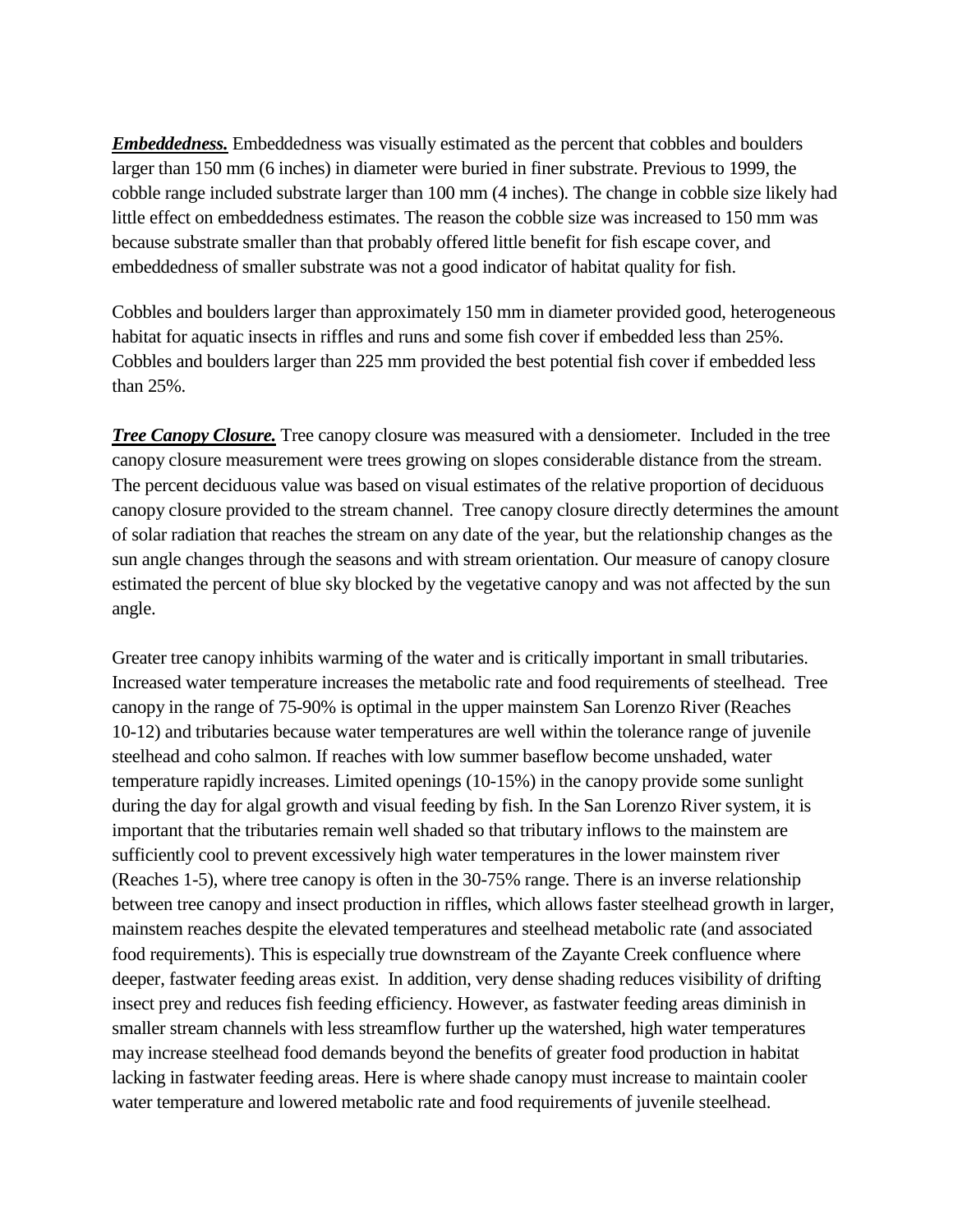*Escape Cover− Fish Sampling Sites.* The escape cover index for each habitat type within sampled sites was quantitatively determined in the same manner in 1994-2001 and in 2003 onward. Escape cover is important because the more there is, the higher the production of steelhead, particularly for steelhead => 75 mm SL. Escape cover was identified where fish could be completely hidden from view. It was not a measure of the less effective overhead cover that may be caused by surface turbulence or vegetation hanging over the water but not completely blocking the view from above. Water depth also provides some escape cover when 2 feet deep and good escape cover when it was 3 feet deep (1 meter) or greater. The summer escape cover (as unembedded cobbles, undercut banks and instream wood) also provides overwintering habitat in the tributaries. Objects of cover may include unembedded boulders, submerged woody debris, undercut banks, bubble curtains and overhanging tree branches and vines that enter the water. Man-made objects, such as boulder riprap and concrete debris also provide cover. Escape cover was measured as the ratio of the linear distance under submerged objects and undercut banks within the habitat type that fish at least 75 mm (3 inches) Standard Length could hide under, divided by the length of the habitat type. Measurement of escape cover at sampling sites allowed annual comparisons for habitats at historical fish sampling sites.

*Escape Cover− Habitat Typing Method by Reach.* Reach segment averages in 1997−2000, 2003, 2005 and onward for escape cover by habitat type were determined from habitat typed segments. Measurements were quantified by habitat type because in the mainstem San Lorenzo below the Boulder Creek confluence, fastwater habitat was the primary habitat of importance for juvenile steelhead. But in the upper San Lorenzo and San Lorenzo tributaries, as well as in all reaches in the other watersheds, pools were the habitats of primary importance for juvenile salmonids Reach cover indices were determined for habitat types in reach segments for purposes of annual comparisons. The escape cover index for each habitat type in a half-mile segment was measured as the ratio of linear feet of cover under submerged objects that Size Class II and III juveniles could hide under for all of that habitat type in the segment divided by total feet of stream channel as that habitat type in the reach segment. Steelhead habitat is illustrated in the following drawings.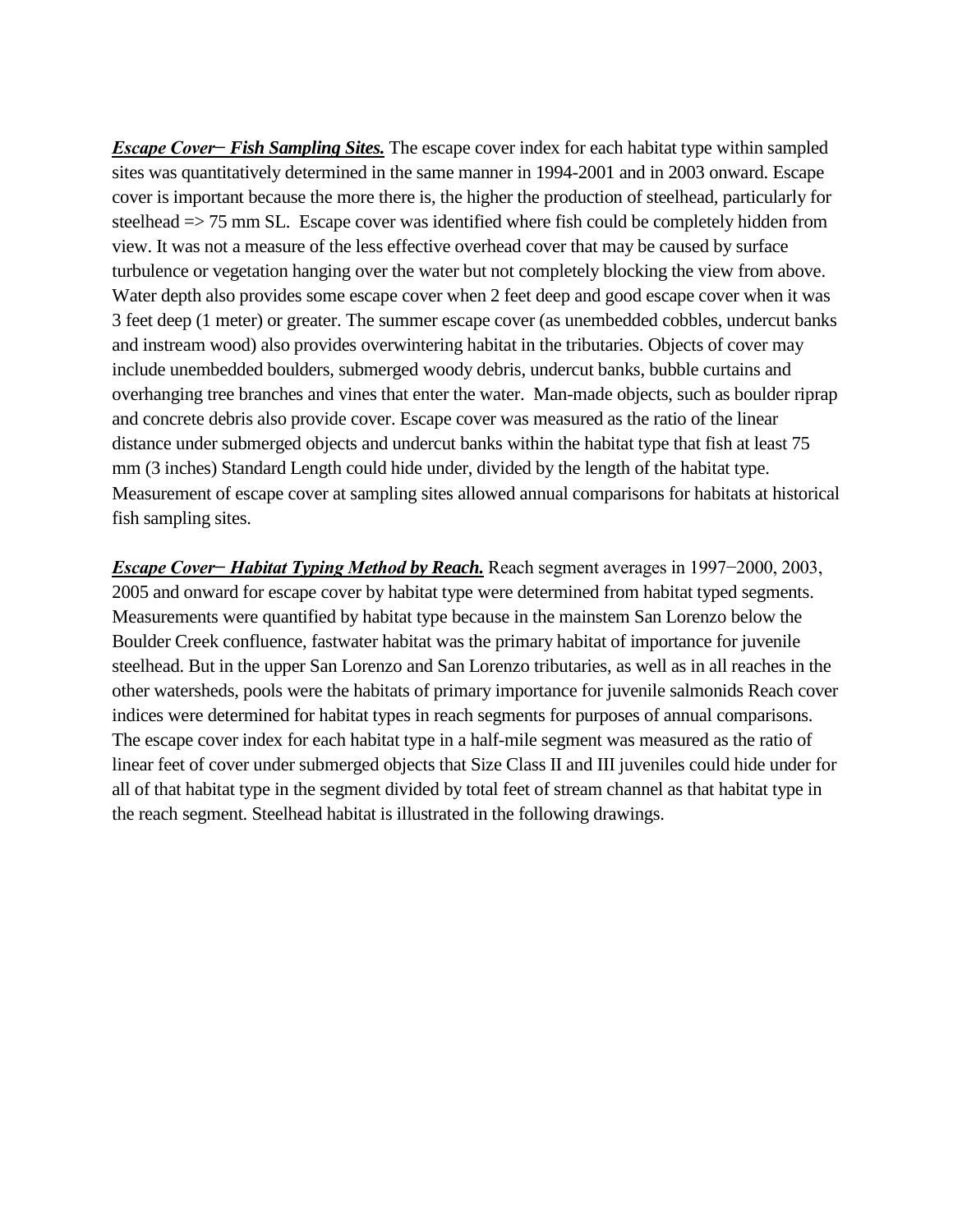*Illustration of pool habitat (stream flowing from left to right) showing escape cover under boulders and undercut bank with tree roots. Juvenile steelhead are feeding at the head of the pool. (Female steelhead is covering her redd of eggs after spawning at the tail of the pool.)*



*Illustration of riffle habitat (stream flowing from left to right) showing escape cover under rootwad and boulders. (Juvenile steelhead are holding feeding positions, facing upstream.)*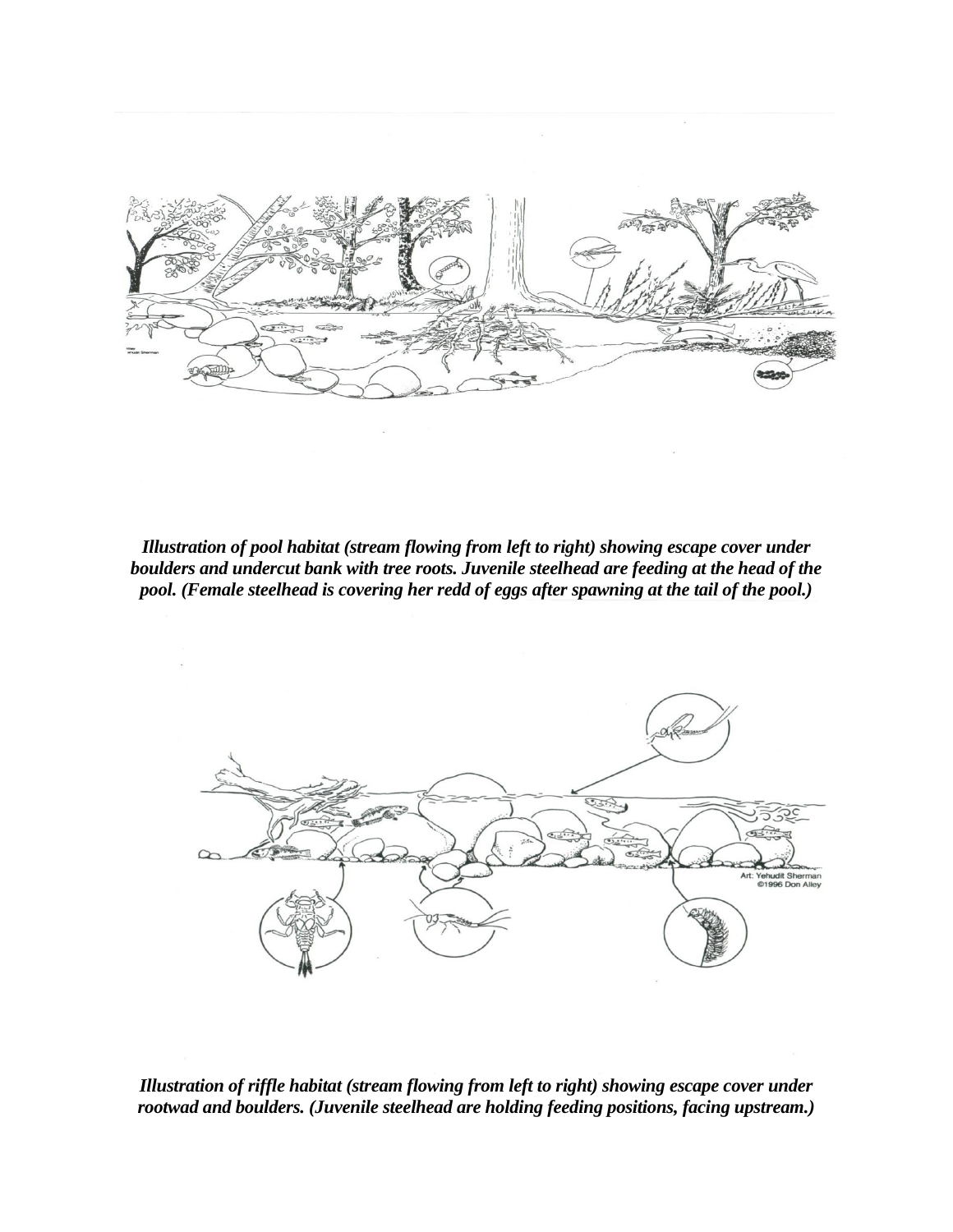*Water Depth, Channel Length and Channel Width.* Water depth is important because deeper habitat is utilized more heavily by steelhead, especially by larger fish. Deeper pools are associated with scour objects that often provided escape cover. Mean depth and maximum depth were determined with a dip net handle, graduated in half-foot increments. Soundings throughout the habitat type were made to estimate mean and maximum depth. Annual comparisons of habitat depth were possible because measurements were taken in the fall of each year. Minimum depth was determined approximately one foot from the stream margin in earlier years. Stream length was measured with a hip chain. Width in each year was measured with the graduated dip net except in wider habitats of the mainstem. In wider habitats (greater than approximately 20 feet), a range finder was used to measure width.

*Streamflow.* Streamflow is an important aspect of habitat because it contributes to habitat depth and water velocity. Greater depth offers better rearing habitat. Faster water velocity offers better feeding habitat and higher growth rate. Assessment of streamflow at only established gages is insufficient to compare annual differences in streamflow throughout a watershed because streamflow decline in each tributary is not necessarily proportional to decline at a downstream gage, especially when specific aquifers are drawn down at variable municipal pumpage rates or specific tributary surface water is diverted at variable rates, which impact summer baseflow differently in wet versus dry years.

For 1995 and 1998 onward, the Marsh McBirney Model 2000 flowmeter was more extensively used at most sampling sites. Streamflow measurement was beyond the project scope and budget in 2006−2009 but was added back in 2010 and onward. Even so, streamflow was measured in 2006 at historical sites in the San Lorenzo watershed in fall before any fall storms, as in past years. Mean column velocity was measured at 20 or more verticals at each cross-section. For 2007−2015, streamflow measurements made by Santa Cruz County staff were used for annual comparisons.

### *M-4. Choice of Specific Habitats to be Sampled Within Reaches− Methods*

Based on the habitat typing conducted in each reach prior to fish sampling, representative habitat units were selected with average habitat quality values in terms of water depth and escape cover to determine fish densities by habitat type. In mainstem reaches of the lower and middle San Lorenzo River (Sites 1, 2, 4, 6, 8 and 9), riffles and runs that were close to the average width and depth for the reach were sampled by electrofishing. Pools in these reaches were divided into long pools (greater than 200 feet long) and short pools (less than 200 feet) and at least one pool of each size class was either snorkel censused or electrofished. In these mainstem reaches, most fish were in the fastwater habitat of riffles, runs and the heads of pools and fish were not using most of the pool habitat. Some of the pools are hundreds of feet long with very few juveniles, except for those at the heads of pools. The sampling site in Reach 0a between the levees was chosen in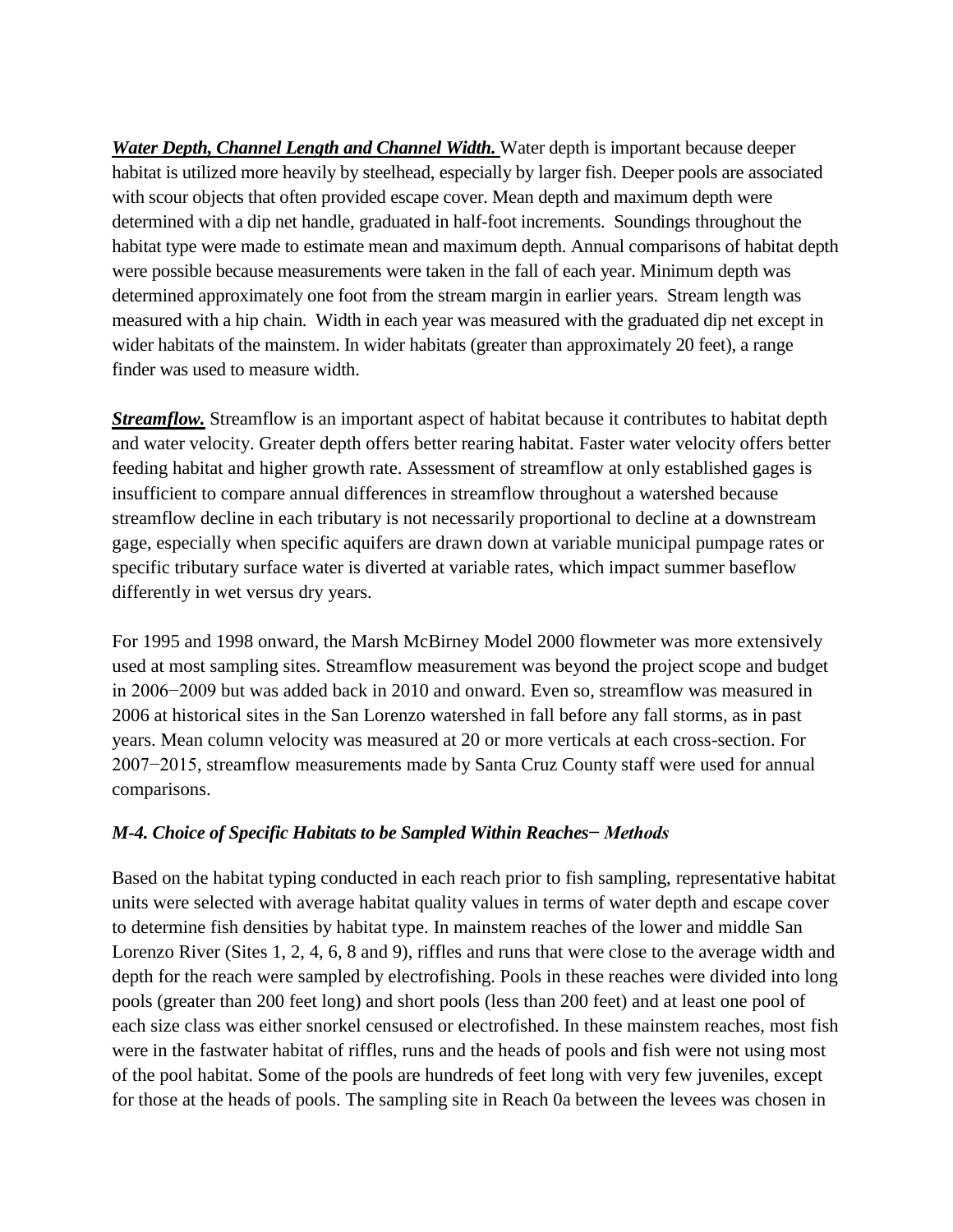2009 because it was the only location downstream of Highway 1 where a pool and adjacent fastwater habitat could be sampled by electrofishing. Much of the reach was lagoon habitat due to a closed sandbar that summer. That site has been re-sampled since.

For all other reaches, including the upper San Lorenzo River above the Boulder Creek confluence, all San Lorenzo tributaries and in the Aptos and Corralitos watersheds, representative pools with average habitat quality in terms of water depth and escape cover were sampled. Pools were deemed representative if they had escape cover ratios and water depths similar to the average values for all pools in the half-mile segment that was habitat typed within the reach. Therefore, pools that were much deeper or much shallower than average or had much less or much more escape cover than average were not sampled. Once the pools were chosen for electrofishing, adjacent riffles, step-runs, runs and glides were sampled, as well. In these smaller channel situations, these latter habitat types showed great similarity to most other habitats of the same type. Namely, all riffles, runs and glides had similar depth and escape cover within their own habitat type designations.

Sampled units may change from year to year since habitat conditions change, and locations of individual habitat units may shift depending on winter storm conditions. Our assumption is that fish sampling of mean habitat quality will reflect representative habitat for the reach and provide typical, average fish densities for each habitat type in the reach. The assumption is that there is a correlation between fish density and habitat quality in that better habitat has more fish. Past modeling has indicated that increased densities of smolt-sized juveniles are positively associated with greater water depth and more escape cover in small, low summer flow streams (**Smith 1984**). Site densities were determined by calculating the number of juveniles present in each sampled habitat from electrofishing and/or snorkel censusing and adding those to numbers of juveniles from other habitats. The total number of fish was divided by the total lineal feet sampled at the site.

The proportion of habitat types sampled at each site within a reach were kept similar between years so that site densities could be compared for each reach. However, site density did not necessarily reflect fish densities for the entire reach because the habitat proportions sampled were not necessarily similar to the habitat proportions of the reach. In most cases, habitat proportions at sites were similar to habitat proportions in the reach because sampling sites were more or less continuous. However, in reaches where pools were less common, such as Reach 12a on the East Branch of Soquel Creek and in Reach 2 of Valencia Creek, a higher proportion of pool habitat was sampled than existed in the respective reaches. In these two cases, site densities were higher than reach densities. Prior to 2006, actual reach density and fish production could be compared between years and between reaches because fish densities by habitat type were extrapolated to reach density and an index of reach production according to reach proportions of habitat types.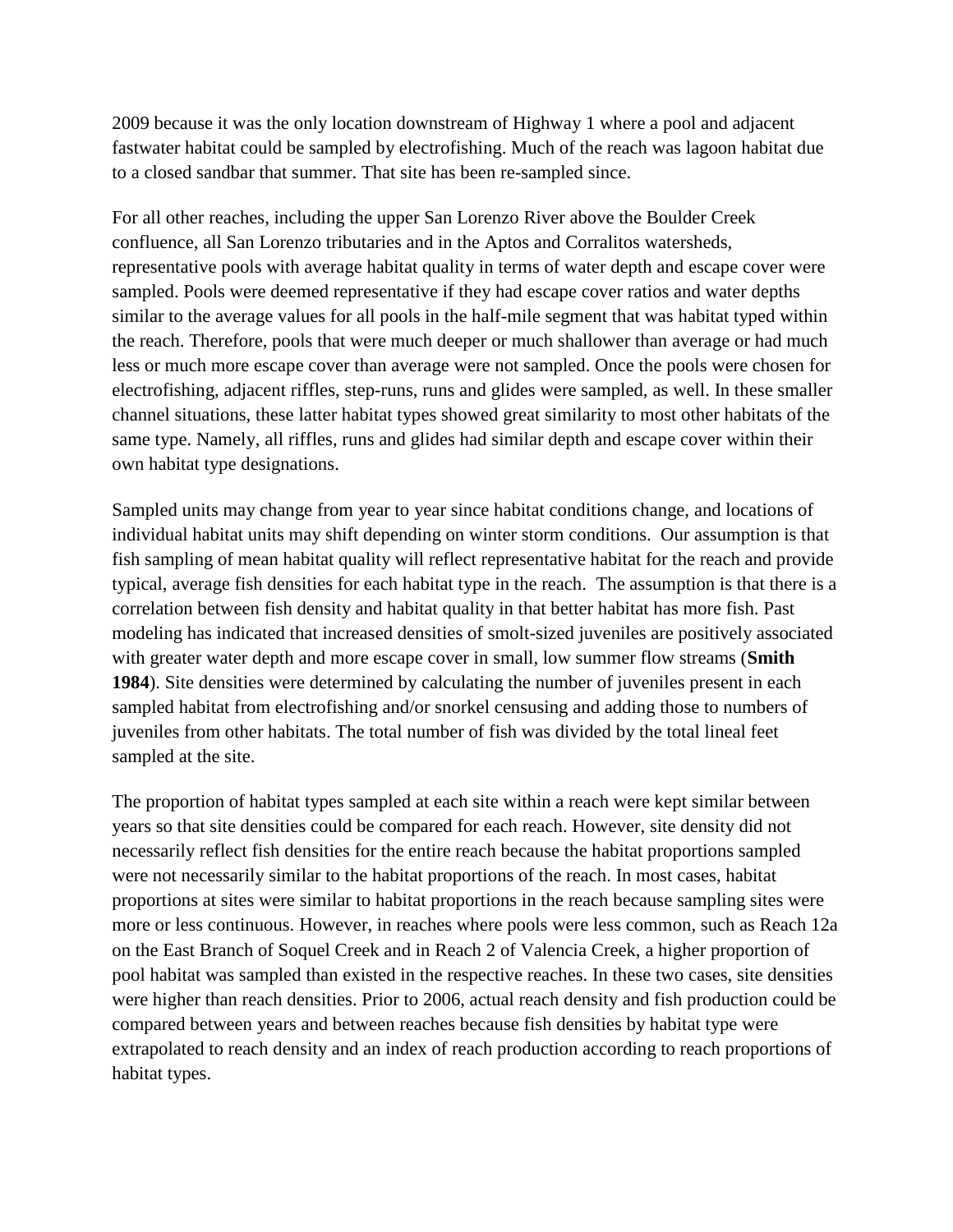### *M-5. Consistency of Data Collection Techniques in 1994-2001 and 2003 Onward− Methods*

Habitat conditions of depth and escape cover were measured at the monitoring sites, consistent with methods used in 1981 and 1994-2001 and 2003 onward in the San Lorenzo River, Soquel Creek, Aptos Creek and Corralitos Creek watersheds. Donald Alley, the principal investigator and data collector in 1994−2001 and 2003 onward, had also collected the fish and habitat data at approximately half or more of the sites in the 1981 study for the County Water Master Plan that included the 4 watersheds in the current study, except for Aptos Creek (**Smith 1982**). His previous qualitative estimates of embeddedness, streambed composition and habitat types were calibrated to be consistent with those of Dr. Smith, the primary investigator for the 1981 sampling program. Mr. Alley's method of measuring escape cover for soon-to-smolt-sized (=>75 mm SL) and larger steelhead was consistent through the years, although the escape cover index in 1981 was based upon linear cover per habitat perimeter, and later escape cover indices were based on linear cover per habitat length. In 2006, Chad Steiner began assisting in habitat typing some reaches after being calibrated to be consistent with Mr. Alley's methods. During electrofishing from 1996 onward, block nets were used to partition habitats at all electrofishing sites to prevent steelhead escapement. A multiple-pass method was used in each habitat with at least three passes.

From 1998 onward, underwater visual (snorkel) censusing was incorporated with electrofishing so that pool habitat in the mainstem San Lorenzo River, which had been electrofished in past years, could be effectively censused despite it being too deep for backpack electrofishing. Snorkel censusing was also used to obtain density estimates in deeper pools previously unsampled prior to 1998 at Sites 2, 3, 7, 8 and 9, in an effort to increase the accuracy of production estimates. A better juvenile production estimate and predictions of adult returns were made with snorkel censusing of pool habitat in the mainstem San Lorenzo River for 1998–2005. In 2006−2015, deeper pools were snorkel-censused at Sites 1, 2, 4, 6, 8 and 9 in the lower and middle mainstem San Lorenzo to determine site densities only. All other watersheds were sampled by electrofishing only.

The City of Santa Cruz funded a separate San Lorenzo watershed sampling effort in 2002 (**H.T. Harvey & Associates (HTH) 2003**). Much of their data were not included in this report because their methods were different from ours. The method used for choosing nonrandom fish sampling sites was not provided in their report. Their size class divisions of juvenile steelhead differed from ours, thus preventing annual comparisons by size class. Therefore, only 2002 total densities were graphed in this report. HTH did not compute densities by age class. In 2002, HTH sampled random and nonrandom sites in the middle mainstem San Lorenzo and compared results from both methods. HTH found good correlation for juvenile densities between random and nonrandom sampling sites, especially in riffles and runs. HTH found higher steelhead densities in some mainstem pools of the middle mainstem than our earlier sampling. However, this may have been an artifact of HTH eliminating about 20% of the pools for inventory because they were judged either to be too deep or had too much cover for censusing, creating a bias toward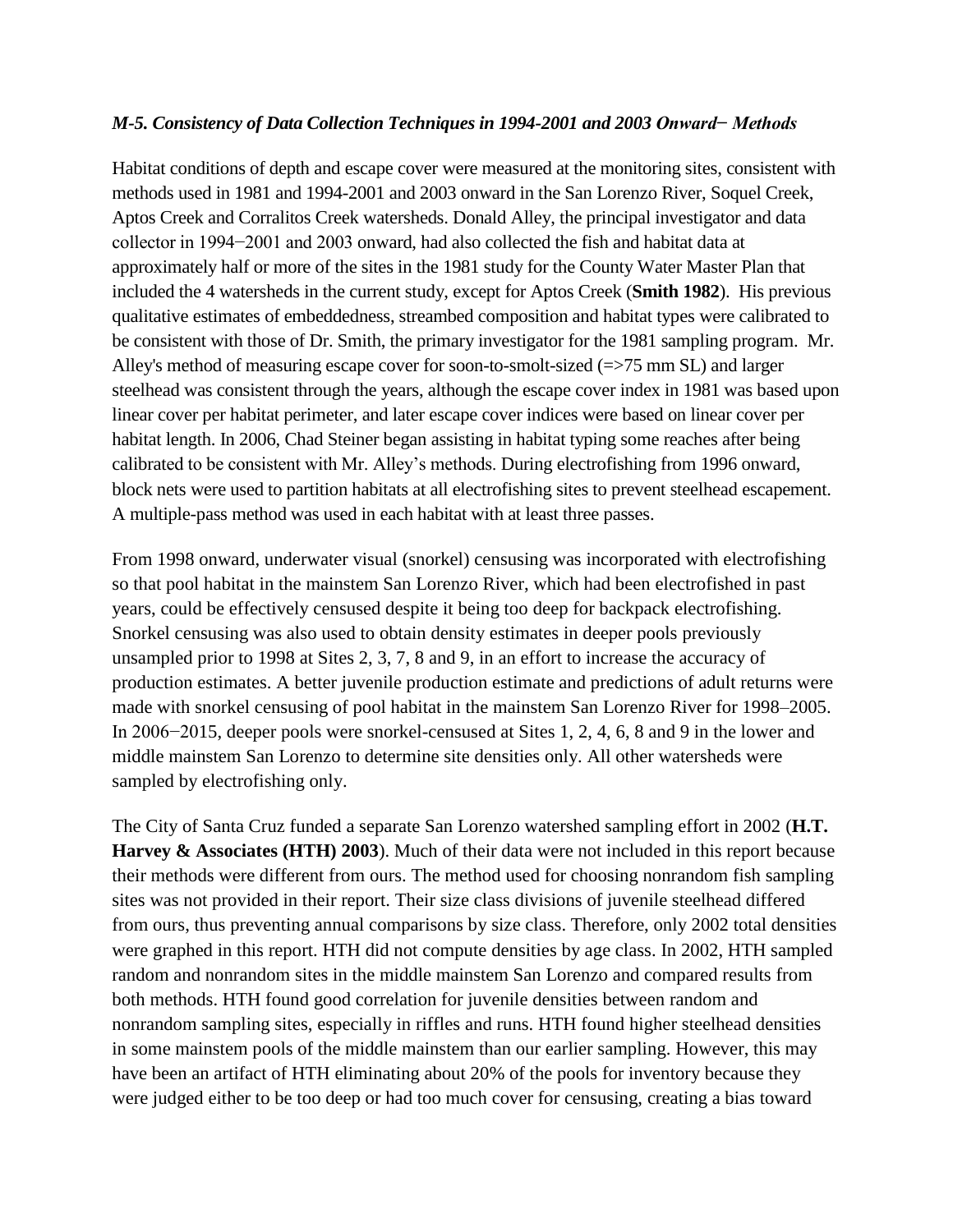short, shallow pools that would yield higher densities and misrepresent typical long mainstem pool habitat with fewer steelhead. In typical mainstem pools, juvenile steelhead inhabit primarily a short portion of fastwater habitat at the heads of long pools, which typically span hundreds of feet in length, with the majority of the pool length being unused and yielding low overall steelhead pool density. HTH's 2002 juvenile densities in the San Lorenzo system were generally above average compared to other years, which was consistent with D.W. ALLEY & Associates findings in Soquel Creek in 2002. For a more detailed review of HTH findings, please refer to our 2003 censusing report (**Alley 2004**).

### *M-6. Assessing Change in Rearing Habitat Quality− Methods*

Change in rearing habitat quality was based on changes in reach segment habitat conditions, if the reach was habitat typed in successive years. If it was not, then habitat conditions in replicated sampling sites were compared between years. Elements of habitat change in the lower San Lorenzo mainstem (downstream of the Zayante Creek confluence) were assessed in fastwater habitat (runs and riffles) where most juvenile steelhead inhabited. In all other sites, primarily habitat conditions in pools were considered. Increased escape cover, increased habitat depth, increased baseflow, reduced embeddedness and reduced percent fines constituted positive change, in order of decreasing importance, except in the lower San Lorenzo mainstem where increased baseflow was considered most important. Spring and summer/fall baseflow were considered. Change in linear escape cover of 1 foot per 100 feet of stream channel (0.010) constituted significant habitat change. Change in average maximum pool depth was more significant than change in average mean pool depth in sites beyond the lower San Lorenzo mainstem. A change in 0.1−0.2 ft or more in either pool depth constituted significant habitat change. A change in 0.1 ft or more in fastwater habitat depth constituted significant habitat change in the lower/middle San Lorenzo mainstem below the Boulder Creek confluence. Embeddedness and percent fines must have changed at least 10 percent to constitute change because these factors are visually estimated and less than 10% changes are difficult to detect visually. Decreased escape cover, habitat depth or baseflow indicated negative habitat change, along with increased embeddedness and increased fines. Assessment is more complex when some factors improve while others decline or remain similar between years. This is when order of importance plays a key role in judging overall habitat change.

Sometimes, habitat characteristics change together. Pool depth will increase due to increased scour, which also may occur during a wet year with associated high baseflow. Greater scour may also reduce embeddedness and increase escape cover under boulders and instream wood. However, if high stormflows are associated with high erosion and sedimentation, pool depth and escape cover may diminish as embeddedness increases afterwards, despite higher baseflow. Sometimes during a mild winter, sedimentation is reduced and escape cover and pool depth may increase because sediment is removed from the streambed. Embeddedness and percent fines may be reduced in this scenario.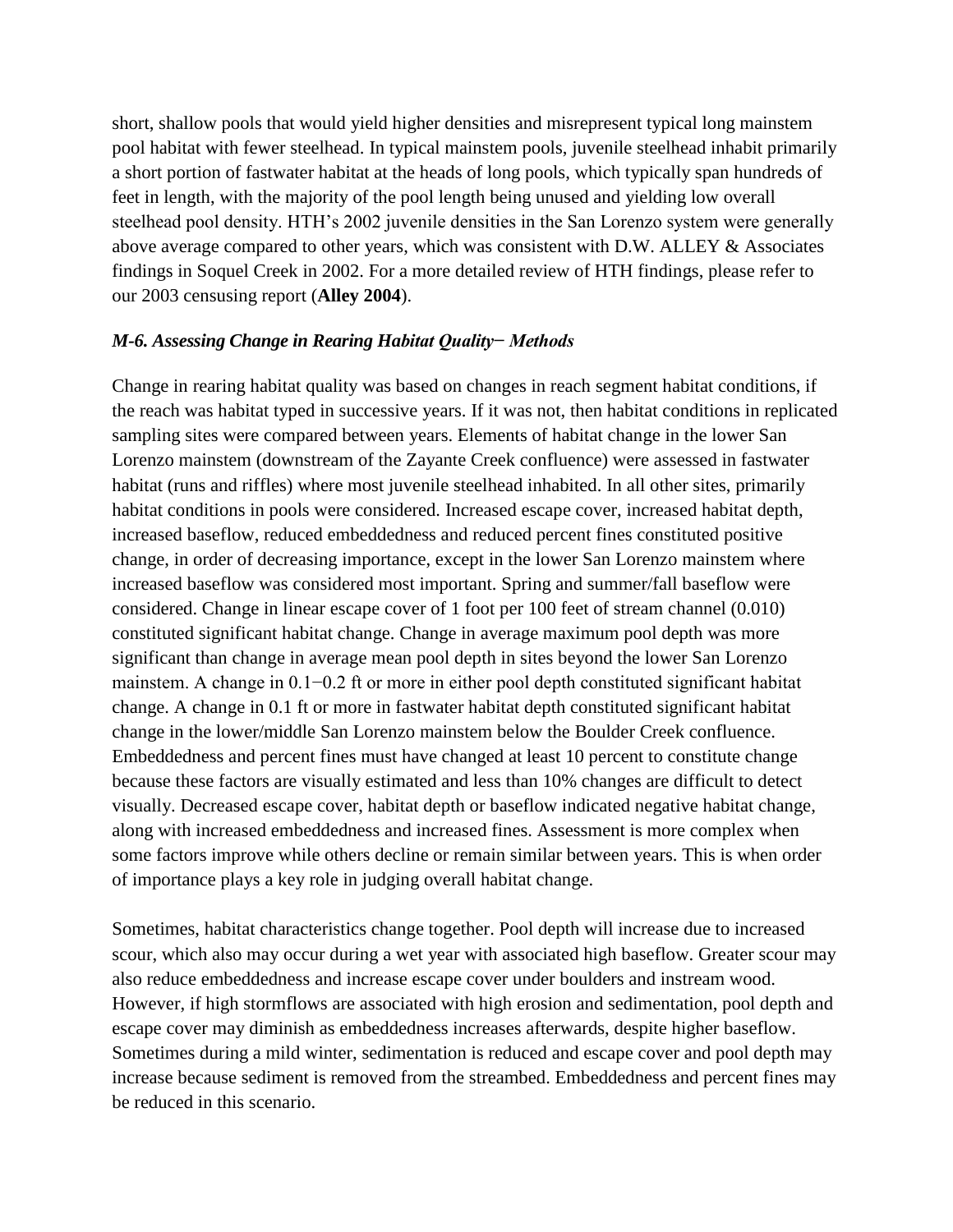If YOY growth rate increased when YOY density was similar to or more than in the previous year, rearing habitat was assessed to have improved due to primarily increased baseflow (usually spring baseflow). However, if juvenile numbers =>75 mm SL were much less compared to the previous year, rearing habitat change could be negative if escape cover or pool depth decreased, even though YOY growth rate had increased. Rearing habitat quality was judged independent of juvenile steelhead densities.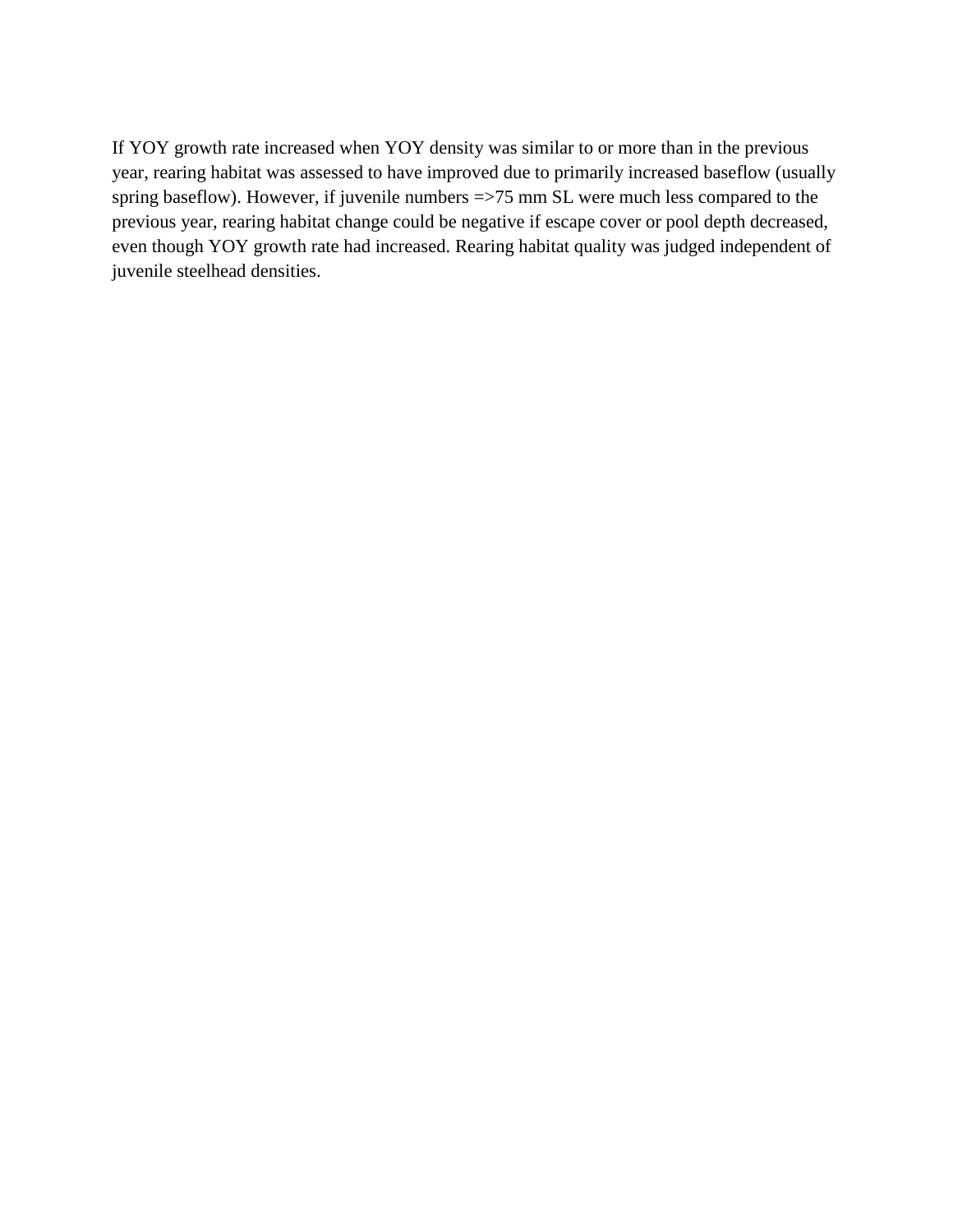## *M-7. Juvenile Steelhead Densities at Sampling Sites − Methods*

Electrofishing was used at sampling sites to determine steelhead densities according to two juvenile age classes and three size classes in all 4 watersheds. Block nets were used at all sites to separate habitats during electrofishing. A three-pass depletion process was used to estimate fish densities. If poor depletion occurred with 3 passes, a fourth pass was performed and the number of fish captured in 4 passes represented a total count for the habitat. Electrofishing mortality rate has been approximately 1% or less over the years. Snorkel-censusing was used in deeper pools that could not be electrofished at sites in the mainstem reaches of the San Lorenzo River, downstream of the Boulder Creek confluence. Underwater censusing of deeper pools was incorporated with electrofishing data from more shallow habitats to provide density estimates.

Visual censusing was judged inappropriate in habitats other than deep mainstem San Lorenzo pools because it would be inaccurate in heavily utilized fastwater habitat in the mainstem and in 80-90% of the habitat in tributaries. Shallow depth and poor visibility prevent most all habitats in tributary reaches and fastwater riffles of the mainstem reaches from being effectively censused by snorkeling. In Santa Cruz Mountain watersheds, tributaries to mainstems often flow through steep-walled canyons, consisting of densely shaded pools with undercut banks and other cover complexity, along with shallow fastwater habitat usually averaging 0.5 feet in depth or less. Mainstem riffles, where juvenile densities are especially high, usually average less than a foot in depth. Furthermore, our level of data analysis requires dividing juveniles into size and age classes to adequately evaluate the composition of juvenile populations with regard to potential smolt size and annual growth rates, which cannot be effectively accomplished by snorkeling unless juvenile densities are very low. However, as is typical, 24 of 26 sampled tributary pools in the San Lorenzo system (typically 50- 100 feet long) had more than 20 juvenile steelhead in 2005. And densities are typically between 50 and 100 juveniles per 100 feet at sampling sites (**Figure 23**). Inventory by size class requires actual measurement of individuals with graduated rulers.

In larger rivers of northern California, density estimates from electrofishing are commonly combined with those determined by underwater observation in habitats too deep for electrofishing. Ideally, underwater censusing would be calibrated to electrofishing data in habitat where capture approached 100%. Calibration was originally attempted by Hankin and Reeves (**1988**) for small trout streams. Their intent was to substitute snorkel censusing for electrofishing. However, attempts at calibration of the two methods of censusing in large, deep pools of the mainstem San Lorenzo River was judged impractical, beyond the scope of the study and probably inadequate.

Two divers were used in snorkel censusing. Visual censusing of deeper pools occurred prior to electrofishing of sites. In wide pools, divers divided the channel longitudinally into counting lanes, combining their totals after traversing the habitat in an upstream direction. Divers would warn each other of juveniles being displaced into the other's counting lane to prevent double- counting. For juveniles near the boundaries of adjacent counting lanes, divers would verbally agree to who would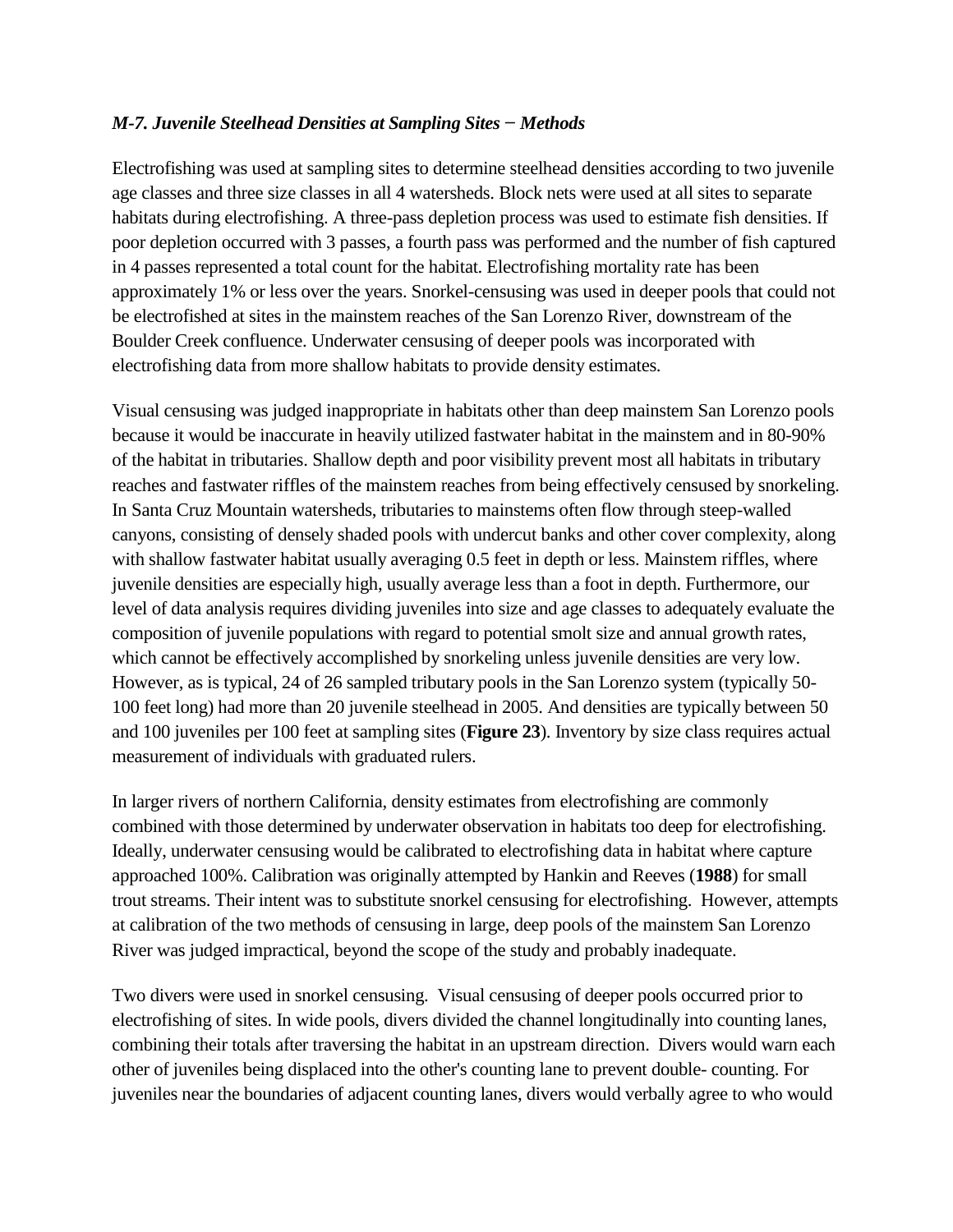include them in their tallies. In narrower pools, divers would alternate passes through the pool to obtain replicates to be averaged. In most pools, three replicate passes were accomplished per pool. The relative proportions of steelhead in the three Size Classes obtained from electrofishing were considered in dividing visually censused steelhead into size and age classes. The average number of steelhead observed per pass in each age and size category became the density estimate. In Reaches 1−4, most juveniles were greater than 75 mm SL, and yearlings were considerably larger than YOY fish. It was relatively easy to separate fish into size and age classes. In Reaches 6−9, more juveniles are normally around 75 mm SL, leading to a small error in deciding division between Size Classes 1 and 2. Age classes were easily distinguished.

Steelhead were visually censused for two size classes of pools in the San Lorenzo. There were short pools less than approximately 200 feet in length and those more than approximately 200 feet. Juvenile densities in censused pools were extrapolated to other pools in their respective size categories. Steelhead were censused by size and age class, as in electrofishing. If less than 20 juveniles were observed in a pool, the maximum number observed on a pass was the estimate. When 20 or more fish were observed, the average of the three passes was the best estimate.

Visual censusing by snorkeling offered realistic density estimates of steelhead in deeper mainstem pools. It was the only practical way to inventory such pools, which were mostly bedrock- or boulder- scoured and had limited escape cover. Visibility was usually 10 feet or more, making the streambed and counting lanes observable. Relatively few steelhead used these pools in 1999-2001 and 2003-2015, compared to 1998 when mainstem baseflow was considerably higher (minimum of 30 cubic feet per second at the Big Trees Gage compared to approximately 20 cfs or less in later years).

# *M-7. Age and Size Class Divisions− Methods*

With electrofishing data, the young-of-the-year (YOY) age class was separated from the yearling and older age class in each habitat, based on the site-specific break in the length-frequency distribution (histogram) of fish lengths combined into 5 mm groupings. Also, scale analysis was utilized in the past for fish captured at lower mainstem sites in the San Lorenzo River and Soquel Creek. Density estimates of age classes in each habitat type were determined by the standard depletion model used with multiple pass capture data. Densities were expressed in fish per 100 feet of channel and determined in the lowest baseflow period when juvenile salmonids remain in specific habitats without up or downstream movement. Density is typically provided per channel length by convention and convenience, and may be accurately measured quickly. Consistent density measurement allows valid annual comparisons.

Depletion estimates of juvenile steelhead density were applied separately to two size categories in each habitat at each site. The number of fish in Size Class 1 and combined Classes 2 and 3 were recorded for each pass. The size class boundary between Size Classes 1 and 2 was 75 mm Standard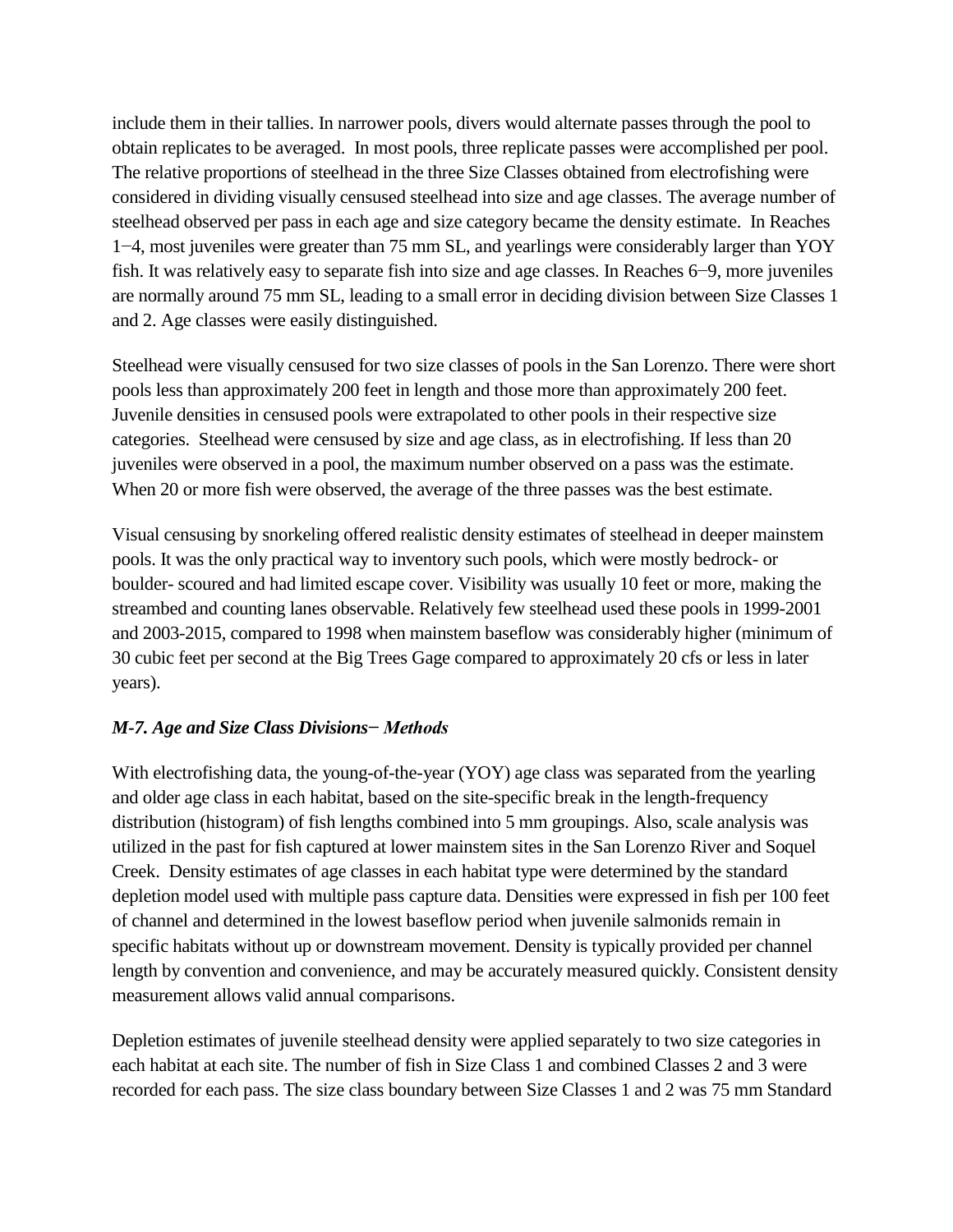Length (SL) (3 inches) because smaller fish would almost always spend another growing season in freshwater before smolting and entering the ocean the following spring. Although some fish larger than 75 mm SL stayed a second year in the stream, the majority of fish captured during fall sampling that were larger than 75 mm SL were found to smolt the very next spring to enter the ocean. These assumptions are based on scale analysis, back-calculated annuli and Standard Length determinations by Smith of steelhead smolts captured in spring of 1987 and 1989 (**Smith unpublished**). He found that 97% of a random sample (n=248) of yearling smolts in spring were 76 mm SL or longer after their first growing season. In addition, about 75% of smolts that were 75 mm SL or larger at their first annulus (n=319) smolted as yearlings. All 2-year old smolts from a random sample (n=156) were larger than 75 mm SL after 2 growing seasons prior to smolting. Also, 95% of these 2-year olds were at least 60 mm SL after their first growing season, indicating that few YOY less than 60 mm SL after their first growing season survived to smolt.

The depletion method estimated the number of fish in each sampled habitat in two size categories; those less than  $\langle \rangle$  75 mm SL (Class 1) and those equal to or greater than  $\langle \rangle$  75 mm SL (Classes 2) and 3). Then, the number of juveniles => 75 mm SL (Class 2) was estimated separately from the juveniles => 150 mm SL (Class 3). This was done by multiplying the proportion of each size class (Class 2 and 3 separately) in the group of captured fish by the estimate of fish density for all fish  $\Rightarrow$ 75 mm SL. A density estimate for each habitat type at each site was then determined for each size class. Densities in each habitat type were added together and divided by the total length of that habitat type at the sampling site to obtain a density estimate by habitat type.

The depletion method was also used to estimate the number of fish in each sampled habitat based on 2 age classes: young-of-the-year (YOY) and yearling and older (1+) age classes. Age classes in the mainstem San Lorenzo and mainstem Soquel Creek were determined by scale analysis of a spectrum of fish sizes in 2007. A total of 28 larger San Lorenzo juvenile steelhead and 10 larger Soquel Creek juveniles were aged by scale analysis, along with 20 juveniles from Soquel Lagoon. These limited results showed that the majority of fish  $\Rightarrow$  75 mm SL in the mainstems and lagoon were YOY, but also included yearlings that moved into the mainstem after slow tributary growth in their first year. These data provided information for age class division for both watersheds. Scale analysis, along with past experience of growth rates, and breaks in fish length histograms were used to discern age classes at other sampling sites. Density estimates determined by size class and age class were not the same when YOY reached Size Class II by fall.

In 2015, the second lowest baseflow year since sampling began, only the lower mainstem Sites 0, 1 and 2 of the San Lorenzo River had a proportion of YOY steelhead reaching Size Class 2 size in one growing season when juveniles were well represented. At Site 4 below Zayante Creek, most YOY were less than 75 mm SL. No YOY reached 75 mm SL in the middle mainstem San Lorenzo Sites 6 and 8, with only a few at Site 9. Middle Bean, Lompico, upper Fall, Newell, Bear and middle Branciforte creeks had YOY reaching the larger size class, but YOY juvenile densities were very low at these sites in 2015. In the sunny middle Reach 13c of Zayante Creek, 30% of YOY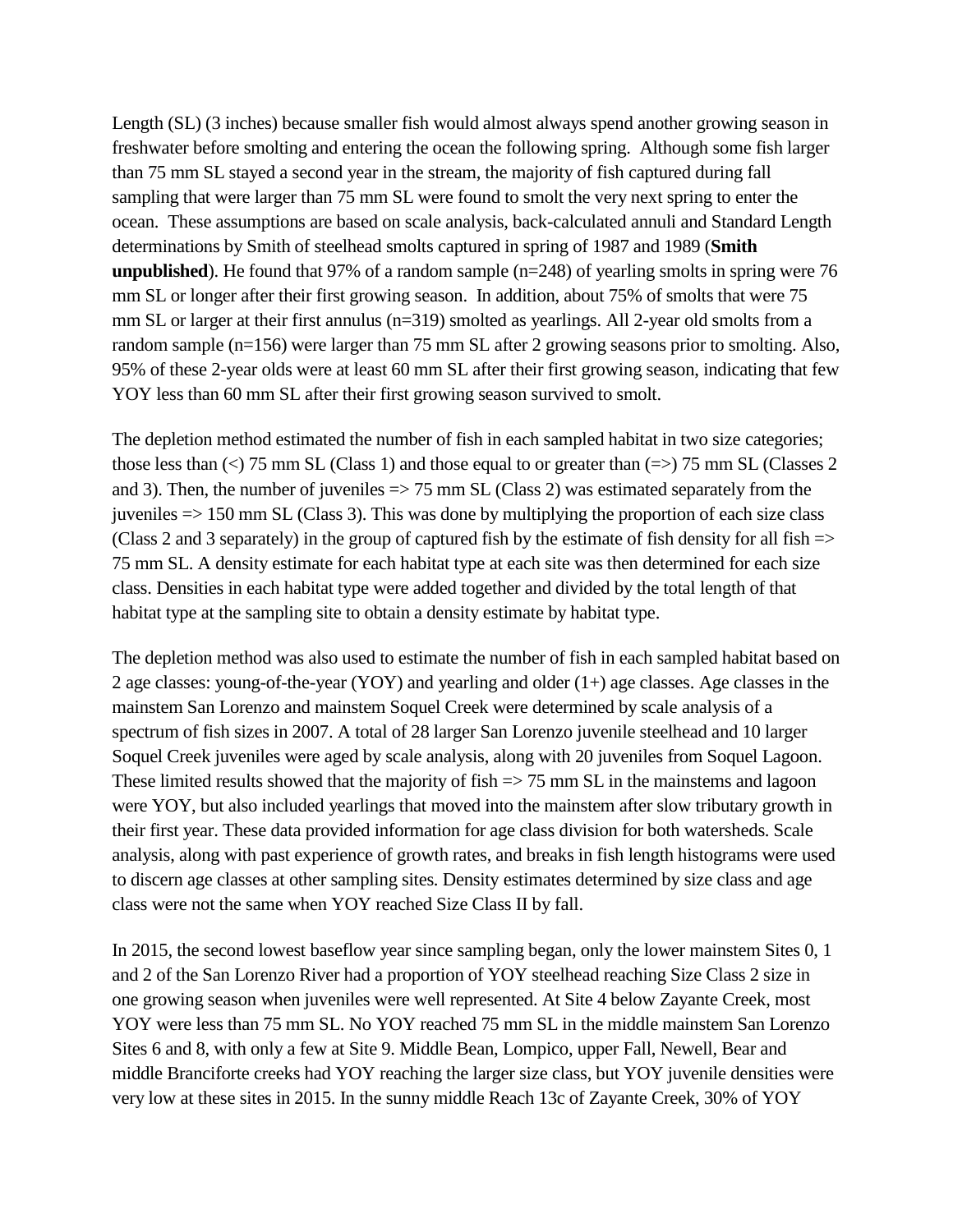reached Size Class II despite high densities and low baseflow, as did more than 30% in the wetter years of 2010 and 2011. Growth had been slower in 2014. The lower mainstem of Soquel Creek showed slow growth in 2015, with the majority of YOY being less than 75 mm SL at Sites 1 and 4. The upper mainstem Sites 10 and 12 had no YOY reaching Size Class II. In this monitoring report, sampling site densities were compared for 18 years in the San Lorenzo system by size and age (1997−2001 and 2003 onward) and for 19 years in Soquel Creek (1997 onward). At each sampling site, habitat types were sampled separately, with density estimates calculated for each habitat by size class and age class. Then these density estimates were combined and divided by the stream length of the entire site to calculate annual site density.

#### *M-8. Index of Abundance of Size Class II and III Steelhead by Watershed− Methods*

Indices of watershed abundance (production) of Size Class II and III steelhead for sampled reaches were calculated to compare annual differences with reach lengths incorporated with site densities. 2010 abundance was compared to 2014 and 2015 abundance to contrast production in a year with a near median statistic of baseflow in late spring through fall (2010) with production in critically dry years (2014 and 2015). This contrast would better describe the extreme reduction in abundance in a critically dry year more so than just comparing site densities.

In each sampled watershed, an index of reach abundance was calculated for Size Class II and III juveniles (soon-to-smolt fish) in all reaches sampled. Then reach abundances were added together to obtain a watershed index of these larger juveniles for the reaches sampled. Indices of reach abundances were calculated by multiplying density estimates determined by electrofishing and snorkeling for Size Class II and III juveniles for each habitat type at the sampling site within the reach by the total distance of that habitat type estimated for the entire reach. Habitat percentages were estimated in the reach segments that were habitat typed. If the reach segment was not habitat typed for the year in which an abundance index was being calculated, the most recent habitat typing data for that reach segment was used to determine habitat percentage. For example, for Zayante Creek Reach 13d, the reach length was estimated to be 13,886 feet. In 2010, pool habitat was estimated as 57% in the habitat typed reach segment. The soon-to-smolt density for pool habitat was estimated to be 0.066 per foot, based on electrofishing at the representative site for Zayante Reach 13d. To get the index of reach abundance of soon-to-smolt juveniles for pool habitat in this reach, the product was calculated as follows; 13,886 feet for total reach length estimated from the USGS topography map, multiplied by 0.57 for the reach percentage of pool habitat determined by habitat typing the reach segment, multiplied by 0.066 for the density per foot of pool habitat, equaling 522.39 Size Class II and III juveniles for pool habitat in the reach. The same calculations were made for other habitat types, including riffles (6%) and runs/step-runs (37%). Then numbers of fish were then added together for all habitat types to obtain a reach abundance index. For 2010, the reach abundance index for Zayante 13d was 1,314 Size Class II and III juveniles for all habitat types combined. Then the reach abundances for each sampled reach were added together to obtain a watershed abundance index